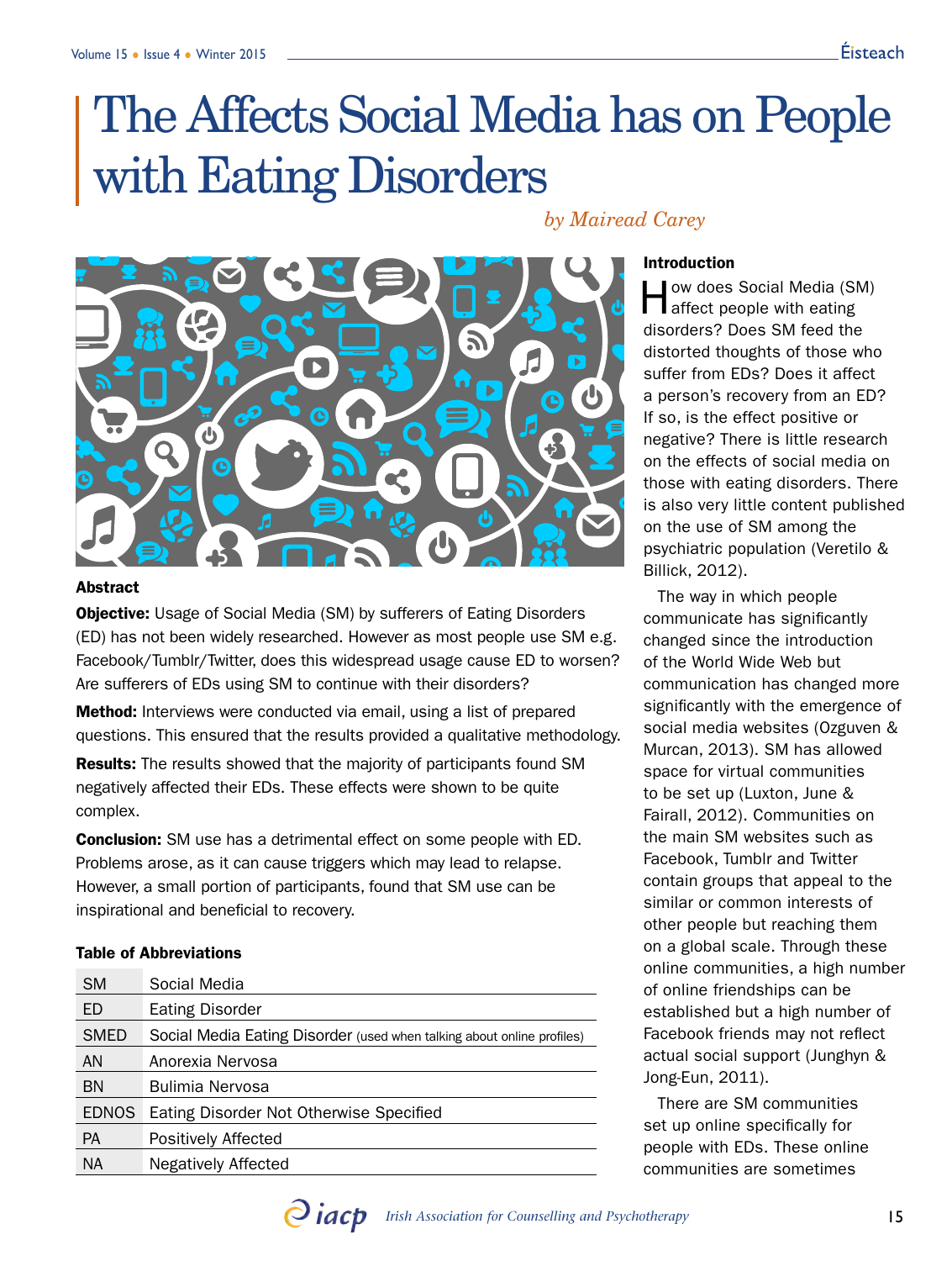# Éisteach\_

recovery based sites but there are also communities that are there to inspire people with ED to continue with their disturbed eating behaviours (also known as "thinspiration"). There are communities for Pro Ana (proanorexia), Pro Mia (pro-bulimia) and EDNOS (pro eating disorder not otherwise specified). These sites all contain highly emotional material such as: instructions and tips on how to starve oneself, methods for purging, photographs of emaciated bodies or photographs of purging. Those who are currently ill with anorexia show high levels of dysfunction in their emotional processing (Oldershaw et al,. 2012). This may manifest in various ways depending upon how the individual's emotions are affected. For example, they display an inability to communicate their emotions (Davis et al., 2011). For those suffering with anorexia, emotional situations can lead them to restrict their food intake whereas for people suffering with bulimia, it can lead to excessive eating (Danner et al., 2012).

This study examined the consequences of SM use on people who were suffering with an ED. It was hypothesised that those with EDs would be seriously negatively affected and it was hypothesised that the majority of the sample would have SMED(social media eating disorder) profiles, and therefore their recovery would be hindered and relapse would be imminent. The normalisation of ED and competitiveness between online members about their illness was also expected.

# Method

Ethics were considered in this

research. Effects on myself were considered before undertaking this research as a lot of time was going to be spent on SM profiles dedicated solely to eating disorders, self harm and suicide. The material on these sites could be a potential trigger for myself so I had to make sure supports were in place before undertaking this project. Ethical consideration was given to those who wanted to participate. Anyone who participated in my study had to have an SMED profile. Anyone who did not seem to have any link to the SMED profiles I did not allow participate for ethical and safety reasons.

This is a qualitative research study. A small number of participants were sourced through a Facebook friend. The majority of the participants were sourced through an anorexia recovery Facebook group. I posted a message on the group wall to explain that I was researching the affect of social media on eating disorders. I then asked if anyone was willing to participate.

Originally the plan was to hold Skype interviews but the participants were too embarrassed to talk face-to-face. It was then decided that I send the questions by email. In the email I sent a little description about who I was, what I was studying, my contact/college/confidentiality details and explained I would like the questions to be answered in an interview style, to expand as much as possible. The first few questions were to obtain the information on age, gender, location, what type of eating disorder, was it professionally diagnosed and did they have a separate SMED account. The

rest were open ended questions enquiring about the effect of SM, the effects of having a separate profile for their ED, the effects of seeing graphic images. Some of the questions asked if SM helped or hindered their recovery and if they experienced any other positive or negative effects.

Participants: 17 people participated. The mean age was 29, all participants were female. They were from a range of different countries, 7 from the USA, 5 from the U.K, 2 from Ireland, 1 from Malta, 1 from South Africa and 1 from New Zealand. 10 of the participants had Anorexia Nervosa (AN), 5 had an Eating Disorder Not Otherwise Specified (EDNOS) and 2 had Bulimia Nervosa (BN). 15 of the participants were professionally diagnosed and 2 were self diagnosed. 1 of the self diagnosed had diagnosed herself as anorexic and the other diagnosed herself as EDNOS. The names of people who participated in this study will not be shared for confidentiality purposes.

# Results

Almost 60% of participants had a separate SM profile for their ED, 42% had ED profiles on Facebook and 18% had an ED profile on Tumblr. The other 40% had "real" SM profiles, 86% of which had a "real" Facebook profile but had ED content on it and 14% of which used a normal Twitter account but used it for inspiration towards recovery. 100% of participants stated that SM affected their ED. 53% of the participants claimed that SM had positively affected them, although 88% went on to say social media negatively affected them. 53% of participants said SM has helped their recovery but 88% said it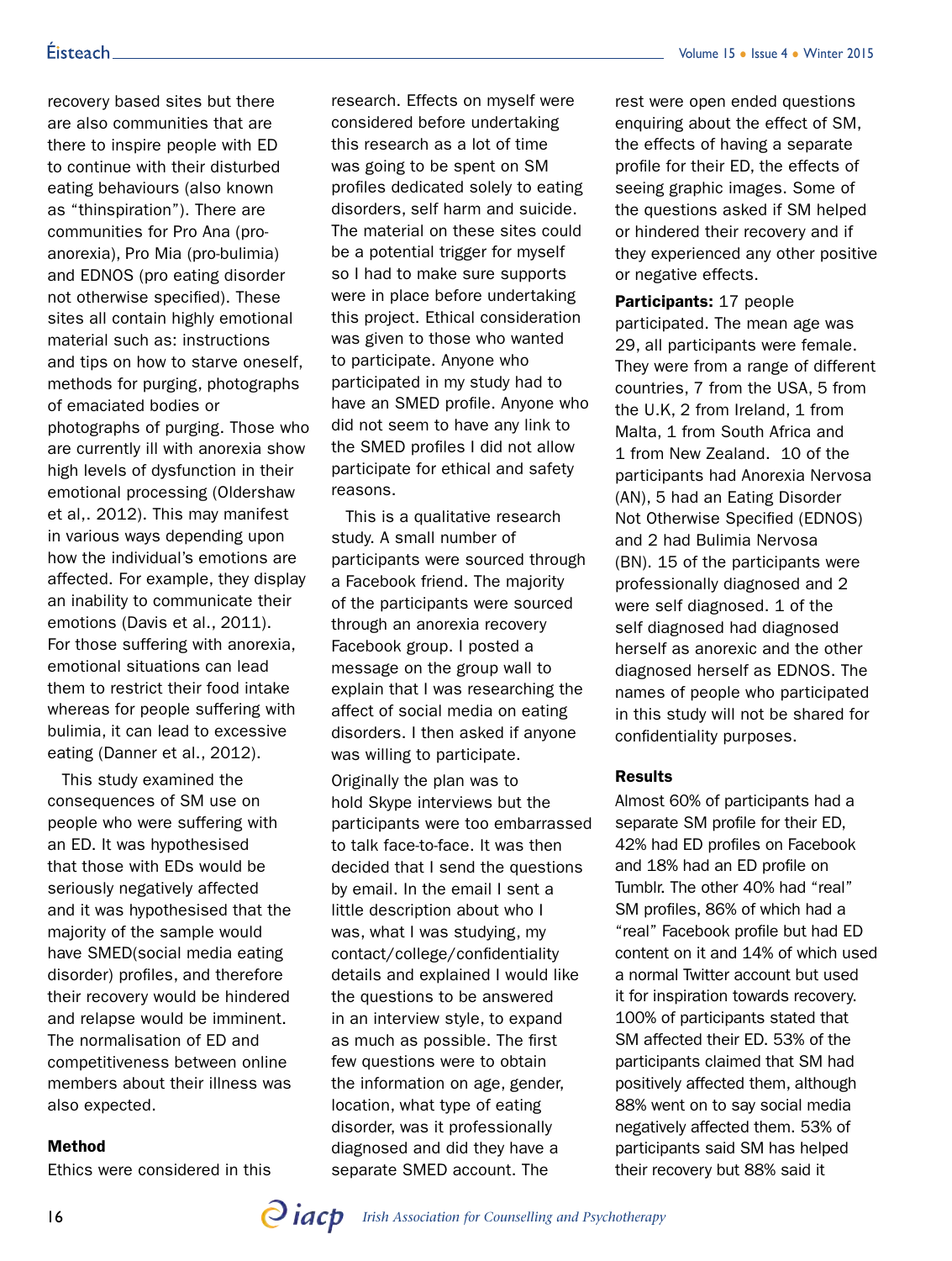hindered their recovery. There are some overlaps in the sections of people who claimed social media was both positive and negative. Below I describe where these overlaps occurred. I divided the results into two sections; positively affected and negatively affected.

# Positively Affected(PA):

53% of participants claimed that SM had positively affected them. 41% of whom said that it also helped their recovery, although 41% also went on to say it hindered their recovery. 35% claimed that it both helps and hinders their recovery. One person said it neither helped nor hindered her recovery, they were not choosing recovery. Another 6% found that it only hinders their recovery and 6% again found that it only helps their recovery. 42% claimed that they were negatively affected and 47% stated that material on SM sites trigger their disordered eating behaviours.

**Friendships:** There were many positive affects of SM reported by the participants. 66% of those PA stated that they developed new friendships through SM. 55% of those PA stated that the social media groups enabled them to be honest and open about their struggles; free to disclose what they wanted online and within an online SM group; as well as relief as a result of sharing such struggles.

Openness of Struggles: 55% of those PA stated that the social media groups enabled them to be honest and open about their struggles; free to disclose what they wanted online and within an online SM group; as well as relief as a result of sharing such struggles.

## Feeling Understood in their ED:

66% PA felt they were understood in their SMED. These participants felt connected to other people who understood them online. They found that when they posted their struggles on their SM pages they would receive positive encouragement to keep fighting. People would commonly pass on phone numbers, skype or mail each other when struggling with their ED.

Inspired: 56% PA found inspiration through SM. These participants connected with people who would actively be online to inspire others. They would post messages of strength, courage and hope. These participants found being connected with this type of people online would help motivate their recovery from ED.

Feeling Connected: 56% PA said that SM has led them to feel connected. They all experienced isolation due to their ED but SM helped break through the isolation. It gave them a place to talk, to vent and to be honest. Through this they found connections which broke down the isolation they were feeling due to their ED.

Recovery based sites helpful: 33% PA had actively sought out recovery sites. The participants stated that sites would have information on how to stay safe and healthy. They would have information on how to cope and would post motivational and inspirational messages. Some groups even had a private message option so that the person could talk about their ED in confidence.

# Negatively Affected (NA):

88% of participants were negatively affected by SM use. 47% said they

were also positively affected. 93% of the NA went on to say that SM hinders their recovery, 53% of the NA claimed that SM helped their recovery. 7% out of the NA who were also PA claimed that SM did not help nor hinder recovery because they were not in recovery. 93% of the NA also claimed that items and material on SM would trigger their negative eating behaviours.

Received negative/offensive/ hurtful mail/comments online:

38% NA received negative private mails or comments. Some participants received mails requesting a fasting buddy (this is where you would invite a person online to restrict food intake alongside you so that it would keep the person motivated to starve his/her self). Other participants received negative comments under their photographs, some in particular received comments telling them to give up recovery. Other messages received were to lose weight. Others received "hate mail" from other people through their private mail.

# Triggered by online material:

93% NA found that graphic images would trigger their disordered eating behaviours. Triggering material would contain photographs of emaciated women. Pictures that were most triggering were the "thigh gap", collar bone, "xylophone" ribs, "bikini bridge" and spine. These images would lead to restriction of food intake. Some participants found that they would struggle with diet pills due to the images. Some participants felt SM fed their ED and made them become competitive towards others who struggled with ED.

Normalises their ED: 53% NA said that SM normalises their ED. Some

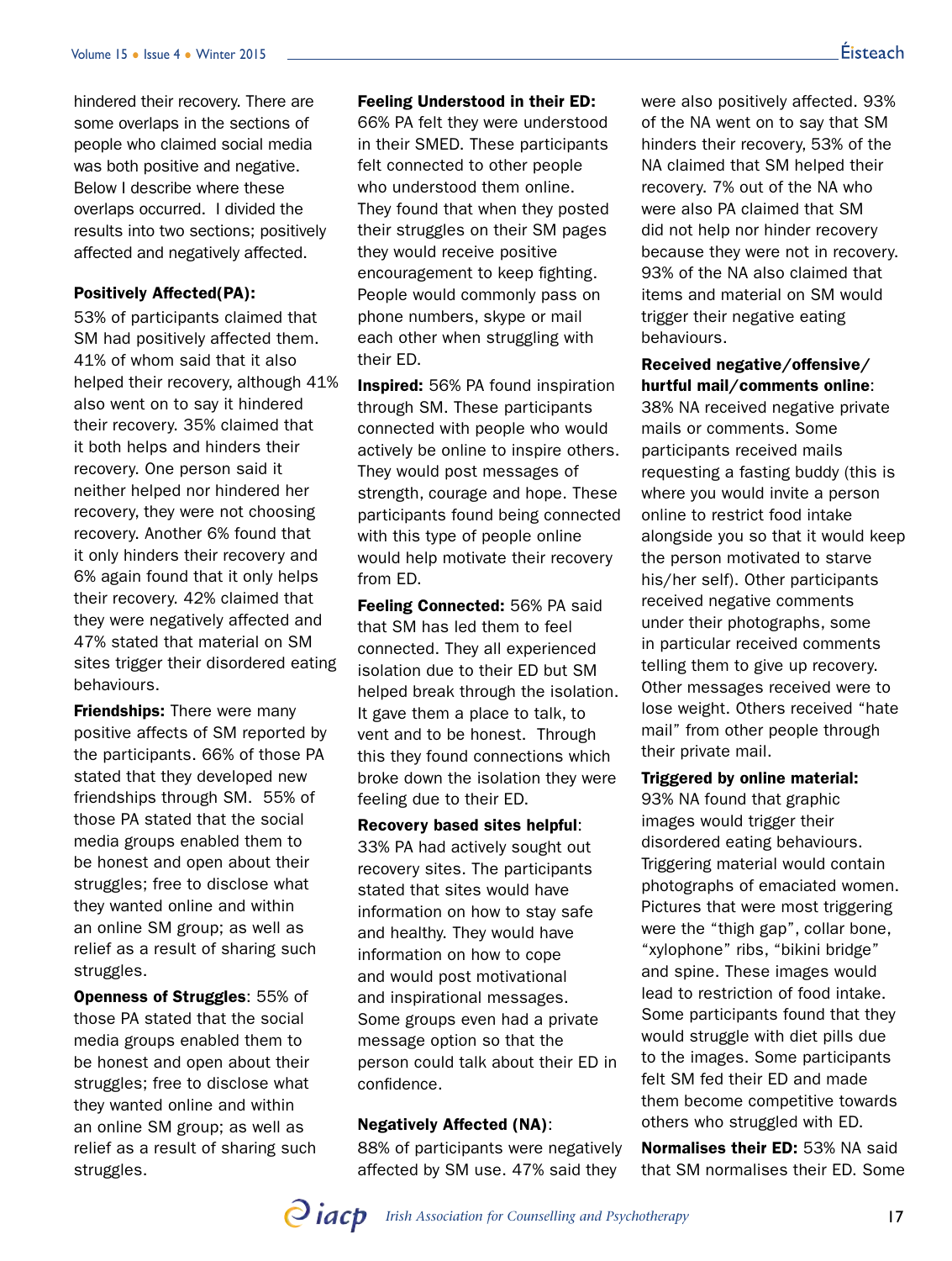participants stated that because ED was discussed constantly it gave their ED more power to take over their lives. 27% of participants were part of Pro Ana and said that they felt it normalised their ED. These participants actively promoted Pro Ana and felt that it normalised the idea that if a person is skinny she will also get sex. 7% said low weight and exercise becomes normal as they see it every day on SM.

### Affected by Pro Ana/Mia sites:

94% NA participants went on to say the Pro Ana/Mia SM websites effected them in a negative way. 73% felt pressure to be thinner due to the photographs posted and negative messages they would spread. These messages would contain material on tips on how to restrict food intake, how to purge, and how to hide their ED. Participants found it made them competitive.

Relapsed due to SM use: 73% NA also claimed to have relapsed due to SM use. The relapse would begin due to the content posted by ED profiles or forums. This would trigger negative thoughts. The more they were triggered the more negative content they would actively search for.

#### **Discussion**

More Research needs to be carried out on the positive and negative influences that are caused by social media (Luxton, June & Fairall, 2012). I believe a large scale research project could be carried out on this topic. One of the participants mentioned that she also had a separate Tumblr account for self harm (SH). Similar to the SMED profiles, SMSH (social media self harm) profiles are full of images of fresh wounds and

collected blood. SH profiles are seriously dangerous because they can trigger others to cut themselves, unlike anorexia which happens over a period of time, self harm is instant.

SMED profiles give people a sense of connection through their disorder and friendships are established. To create and maintain these friendships it requires a significant amount of time and effort (Junghyun &Jong-Eun, 2011). This time and effort required online may take people away from actual society and could easily normalise mental illness. As seen in this research, people with ED surround themselves with other ED people. Although it breaks down isolation in one sense, I wonder what impact it is having on them by surrounding themselves with only ED people.

Within the AN population it was discovered that these people use fewer words to describe emotional experiences (Davis et al., 2011). If people with AN struggle with words for emotional experiences maybe SM is a way for AN people to communicate by posting photographs of their emaciated bodies. The same also applies to people who suffer with BN. Binge-Purge individuals seem to have severe emotional problems and unfortunately do not seem to be able to deal with emotional issues (Danner et al. 2012). Maybe the only way BN people can communicate their struggle is by talking about purging tips. More research definitely needs to be conducted.

**Discovery:** As you can see from this research there are positive and negative effects of social media use for people with ED. The concerning part is the negative

side to social media use in that its content triggered a high number of participants to indulge in their disordered eating habits and also triggered a high number of people to relapse

Through my correspondence with one participant she told me she had attended 3 funerals of people she met through ED accounts. 2 participants told me they got tricked by fake ED profiles. Someone had set up a fake ED profile and used photographs of another person's profile (this is called "Catfishing"). I was informed that these Catfish profile people go on to fake their own death. I was informed this had huge negative triggering affects on friends through that online profile. 24% said they were active in promoting Pro Ana but these women were also the most vulnerable as their thoughts around their ED were quite distorted. 6% did not want to choose recovery and their goal online was to trigger other peoples' eating disorders. Another person who was triggered felt she had to share the triggering content so that other people would suffer with her.

SM use created a space to actively mentally hurt people through illness and created a space for unhealthy competitiveness in their ED. Over 50% stated that the frame of mind they are in will direct them to what they find online. If they are feeling low they will purposely look for negative ED content. If they are feeling hopeful they will search for inspirational posts online.

#### Strengths and Limitations

This may be the first ever study completed on the impact of SM use on people with ED. 89% were professionally diagnosed. The